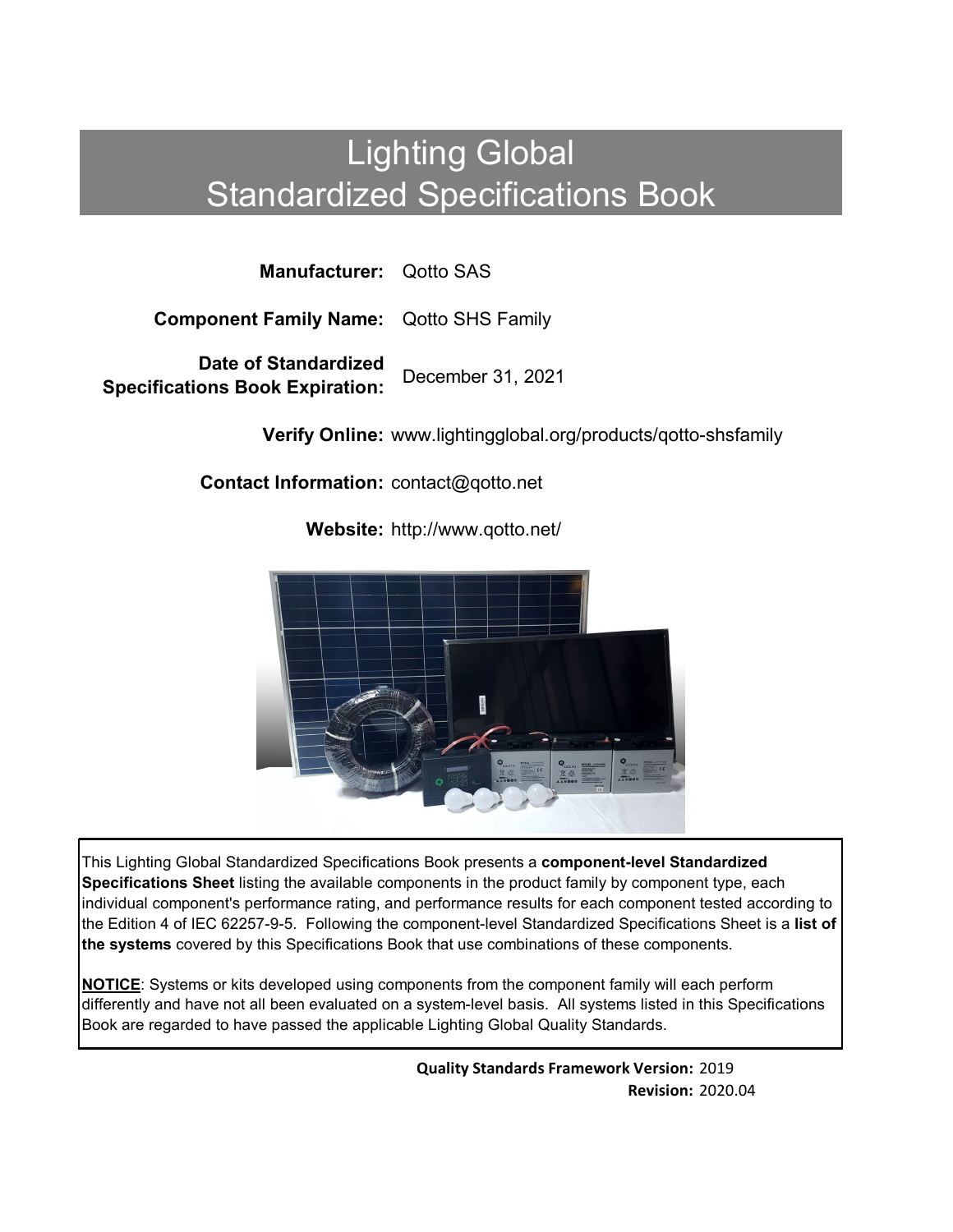## **Component-Level Standardized Specifications Sheet** Qotto SAS Qotto SHS Family

| <b>Battery / Control Box</b>  |                                        |                                       |                                                             |                                                            |                                                                        |  |
|-------------------------------|----------------------------------------|---------------------------------------|-------------------------------------------------------------|------------------------------------------------------------|------------------------------------------------------------------------|--|
| Name /<br><b>Model Number</b> | <b>Battery Chemistry</b>               | <b>Nominal</b><br>Voltage (V)         | <b>Battery Capacity</b><br>Rating at 20 C<br>Rate<br>(mAh)  |                                                            | <b>Measured</b><br><b>Battery</b><br>Capacity at 10 C<br>Rate<br>(mAh) |  |
| QOTTO 12V 20 Ah               | Sealed lead-acid<br>12                 |                                       | 20000                                                       |                                                            | 18000                                                                  |  |
| <b>Qotto Box Control Unit</b> | batteries attach externally            |                                       |                                                             |                                                            |                                                                        |  |
|                               |                                        |                                       |                                                             |                                                            |                                                                        |  |
| <b>Module</b>                 |                                        |                                       |                                                             |                                                            |                                                                        |  |
| Name / Model Number           | <b>Peak Power at STC Rating</b><br>(W) |                                       | <b>Measured Peak Power at STC</b><br>(W)                    |                                                            |                                                                        |  |
| 100W PV Module 100-36P        | 100                                    | 110                                   |                                                             |                                                            |                                                                        |  |
| 50W PV Module 50-36P          | 50                                     | 50                                    |                                                             |                                                            |                                                                        |  |
|                               |                                        |                                       |                                                             |                                                            |                                                                        |  |
| Light Sources*                |                                        |                                       |                                                             |                                                            |                                                                        |  |
|                               | <b>Luminous Flux</b><br>Rating (Im)    | <b>Measured Luminous</b><br>Flux (Im) |                                                             |                                                            | <b>Measured Lamp</b><br>Efficacy (Im/W)                                |  |
| Name / Model Number           | On                                     | On                                    |                                                             |                                                            | On                                                                     |  |
| <b>Light Point</b>            | 300                                    | 320                                   |                                                             |                                                            | 100                                                                    |  |
|                               |                                        |                                       |                                                             |                                                            |                                                                        |  |
| Appliances*                   |                                        |                                       |                                                             |                                                            |                                                                        |  |
| Name / Model Number           | <b>Description</b>                     | <b>Rated</b><br>Power (W)             | <b>Measured</b><br><b>Power</b><br><b>During</b><br>Use (W) | <b>Rated</b><br><b>Battery</b><br><b>Capacity</b><br>(mAh) | <b>Measured</b><br><b>Battery</b><br>Capacity<br>(mAh)                 |  |

| 22" TV | 12 V, 22" TV with<br>barrel plug | 19 | 15 | $\overline{\phantom{m}}$ | $\overline{\phantom{a}}$ |
|--------|----------------------------------|----|----|--------------------------|--------------------------|
| 32" TV | 12 V, 32" TV with<br>barrel plug | 25 | 21 | $\sim$                   | $\sim$ $\sim$            |

**NOTICE:** As indicated, not all components listed on this page were tested according to the Quality Test Method (QTM) in Edition 4 of IEC 62257-9-5. However, based on the satisfactory performance of the tested components in the family, the components that were not tested are regarded to have passed the applicable Lighting Global Quality Standards. In addition, all tested components passed an internal inspection, the full array of applicable QTM durability tests, as well as ingress protection testing (where applicable).

\*Light points and appliances may perform differently when used with different systems.